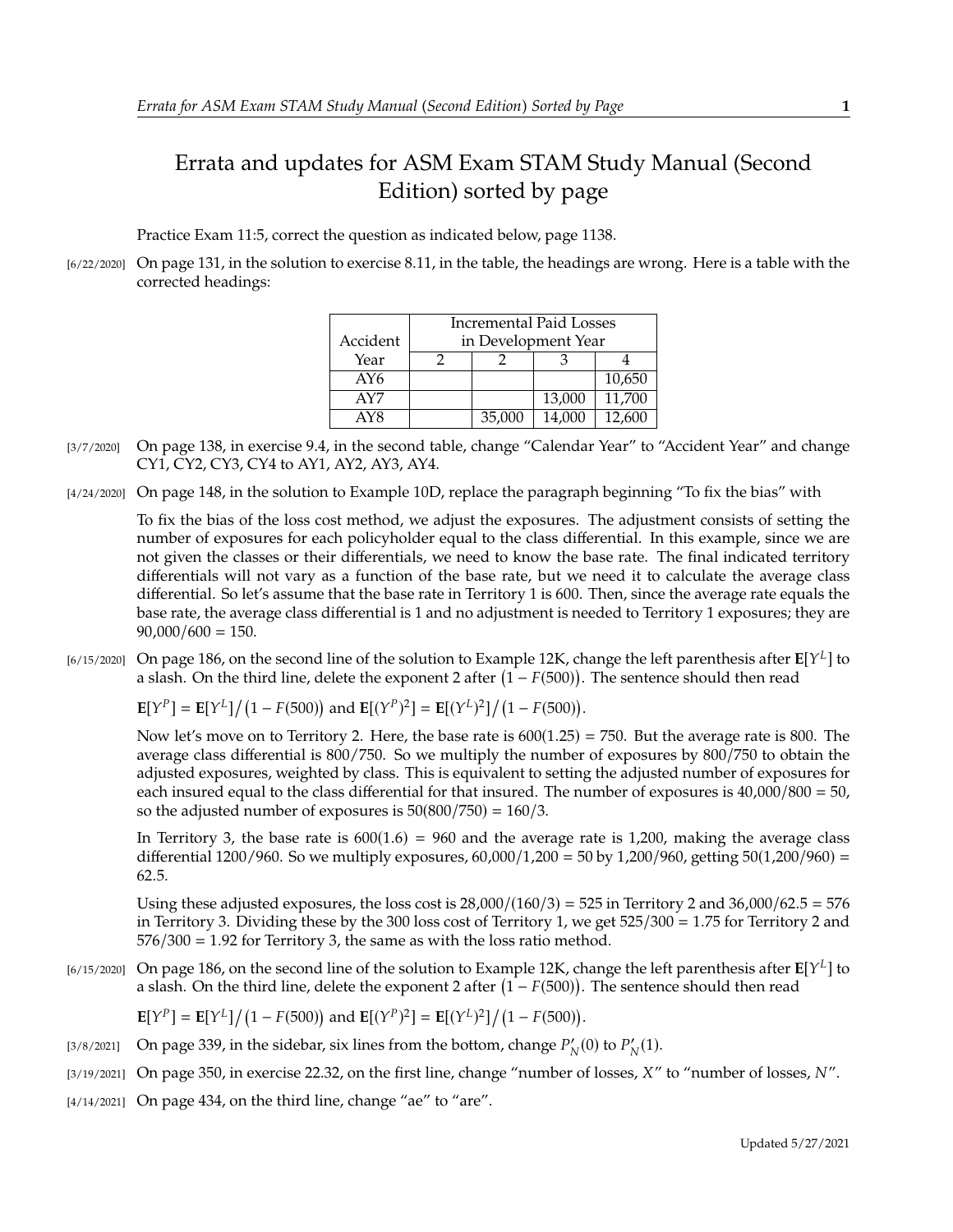- $[4/14/2021]$  On page 434, on the third line, change "ae" to "are".
- $[4/14/2021]$  On page 443, in the solution to exercise 27.7, on the second to last line, change "average value of S given  $S > 4903.93''$  to "average value of  $S - 4903.93$  given  $S > 4903.93''$ .
- [4/14/2021] On page 477, in the solution to exercise 29.7, on the fourth line of the page, change "question 29" to "question 29.5".
- [4/26/2021] On page 510, in the solution to exercise 30.10, on the last line, add a  $\lambda_2$  to the exponent of the first expression so that it is  $\lambda_2^4 e$  $-(\sum y_i - 40)\lambda_2$ .
- [4/26/2021] On page 511, in the solution to exercise 30.13, on the second line of the page, change  $\theta^{30}$  in the denominator to  $\bar{\theta}_p^{30}$ .
- [4/26/2021] On page 531, 3 lines from the bottom of the page, change  $\frac{5}{\alpha}$  to  $\frac{5}{\alpha}$  $\frac{3}{\alpha}$  + .
- [4/26/2021] On page 549, in exercise 31.42(iii), replace the matrix with

$$
\begin{pmatrix} 0.0444 & 0 \\ 0 & 0.0222 \end{pmatrix}
$$

[4/26/2021] On page 590, in the solution to exercise 33.2, on the second line, 190.84 should be 191.26, affecting all the successive calculations. Replace the entire solution with

The formula for the Weibull maximum likelihood estimate (equation (30.1)) gives

$$
\hat{\theta} = \sqrt{\frac{\sum x_i^2 - 10(10^2)}{10}} = 191.26
$$

Then  $F^*(30)$  and  $D(30)$  are

$$
\hat{F}(30) = 1 - e^{-(30/191.26)^2} = 0.024303
$$
  

$$
\hat{F}(10) = 1 - e^{-(10/191.26)^2} = 0.002730
$$
  

$$
F^*(30) = \frac{0.024303 - 0.002730}{1 - 0.002730} = 0.021632
$$
  

$$
D(30) = 0.5 - 0.021632 = \boxed{0.4784}
$$

[4/30/2021] On page 600, on the fourth line of the fourth paragraph under "34.2 Grouped data", change  $F_n^*(c_{j-1})$  to  $F_n(c_{i-1}).$ 

[4/30/2021] On page 644, in the solution to exercise 35.11, on the displayed line, change the "=" before  $\frac{(4-10)^2}{10}$  $\frac{1}{10}$  to  $"+''.$ 

- [12/26/2020] On page 718, in exercise 40.18, on the first line, change "iimited" to "limited".
- [4/30/2021] On page 721.19, change the solution to exercise 40.19 to

$$
\lambda_F = \left(\frac{\Phi^{-1}(0.99)}{0.05}\right)^2 = \left(\frac{2.326}{0.05}\right)^2 = 2164.11
$$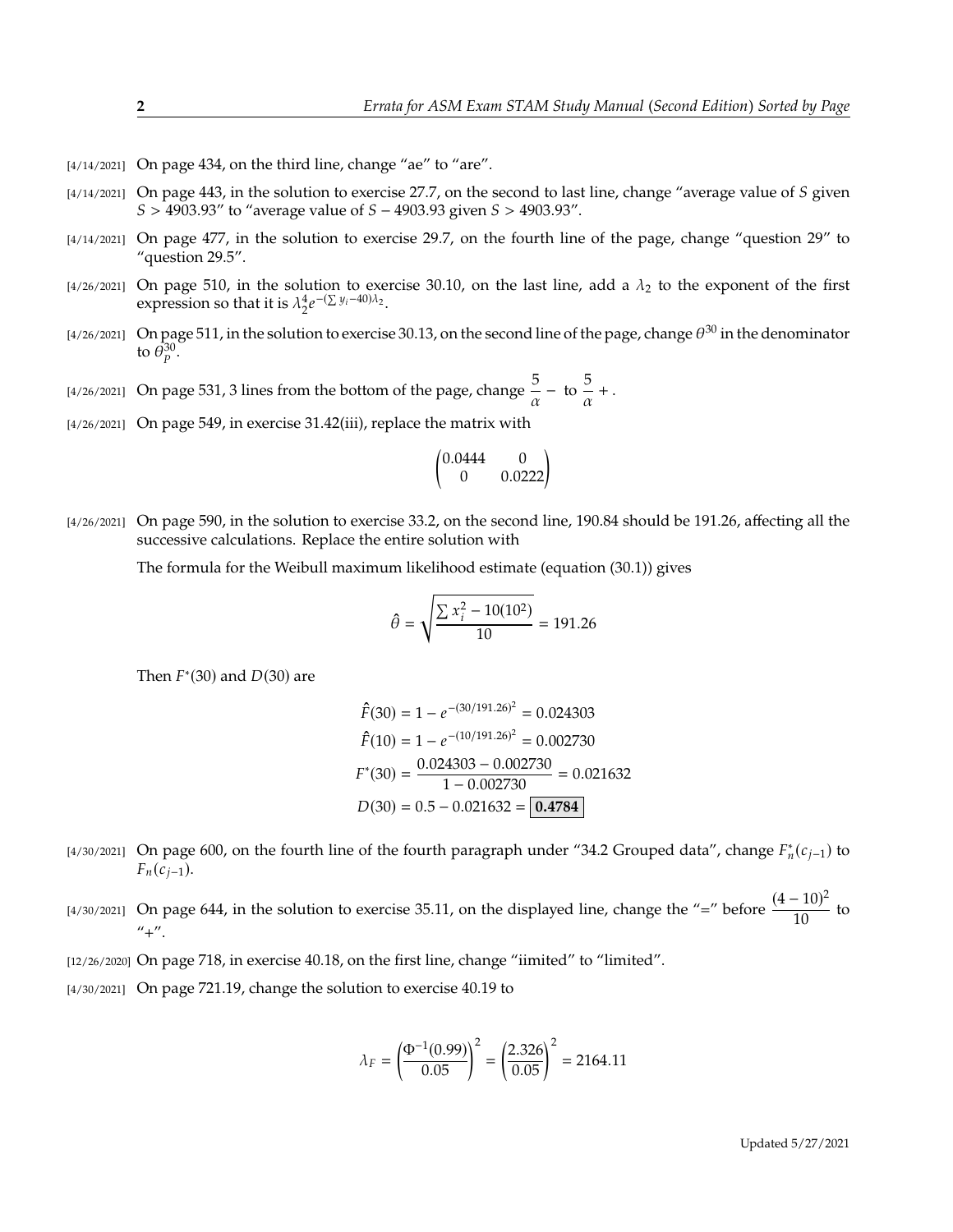For severity, the credibility standard is expressed in terms of number of exposures, which is number of claims. We had 1384 claims.

$$
e_X = 2164.11 \left( \frac{6,010}{55^2} \right) = 4,300
$$

$$
Z_X = \sqrt{\frac{1,384}{4,300}} = 0.567354
$$

For pure premium, the credibility standard is expressed in terms of number of exposures, which is number of policies. We have 21,000 policies. We divide the usual formula for the credibility standard in terms of number of expected claims by 0.085 to express it in terms of number of policies

$$
e_P = \frac{2164.11}{0.085} \left( 1 + \frac{6,010}{55^2} \right) = 76,044
$$

$$
Z_P = \sqrt{\frac{21,000}{76,044}} = 0.525506
$$

The absolute difference between credibility factors is **0.0418** . **(A)**

- [5/19/2021] On page 774, on the 10<sup>th</sup> line, change  $3\lambda e^{-3\lambda}$  to  $3e^{-3\lambda}$  (delete  $\lambda$ ). On the 11<sup>th</sup> and 17<sup>th</sup> lines, once apiece, change  $e^{-x/3}$  to  $e^{-3x}$ change  $e^{-x/3}$  to  $e^{-3x}$ .
- [1/7/2020] On page 805, replace the graph in Figure 44.1 with



- $[5/19/2021]$  On page 822, in the solution to exercise 45.13, on the first three displayed lines, change every x to q:  $f(x)$ should be  $f(q)$  and dx should be dq. Four changes.
- [5/19/2021] On page 851, in the solution to exercise 47.20, on the third line, chane 370,000 to 740,000. Replace the last three sentences of the solution with

The expected process variance is  $0.2(740,000)+0.8(28,000,000) = 22,548,000$ . Bühlmann's K is 22,548,000/2,433,600 = <sup>9</sup>.265286. The credibility factor is

$$
Z = \frac{3}{3 + 9.265286} = \boxed{0.2446}
$$
 (D)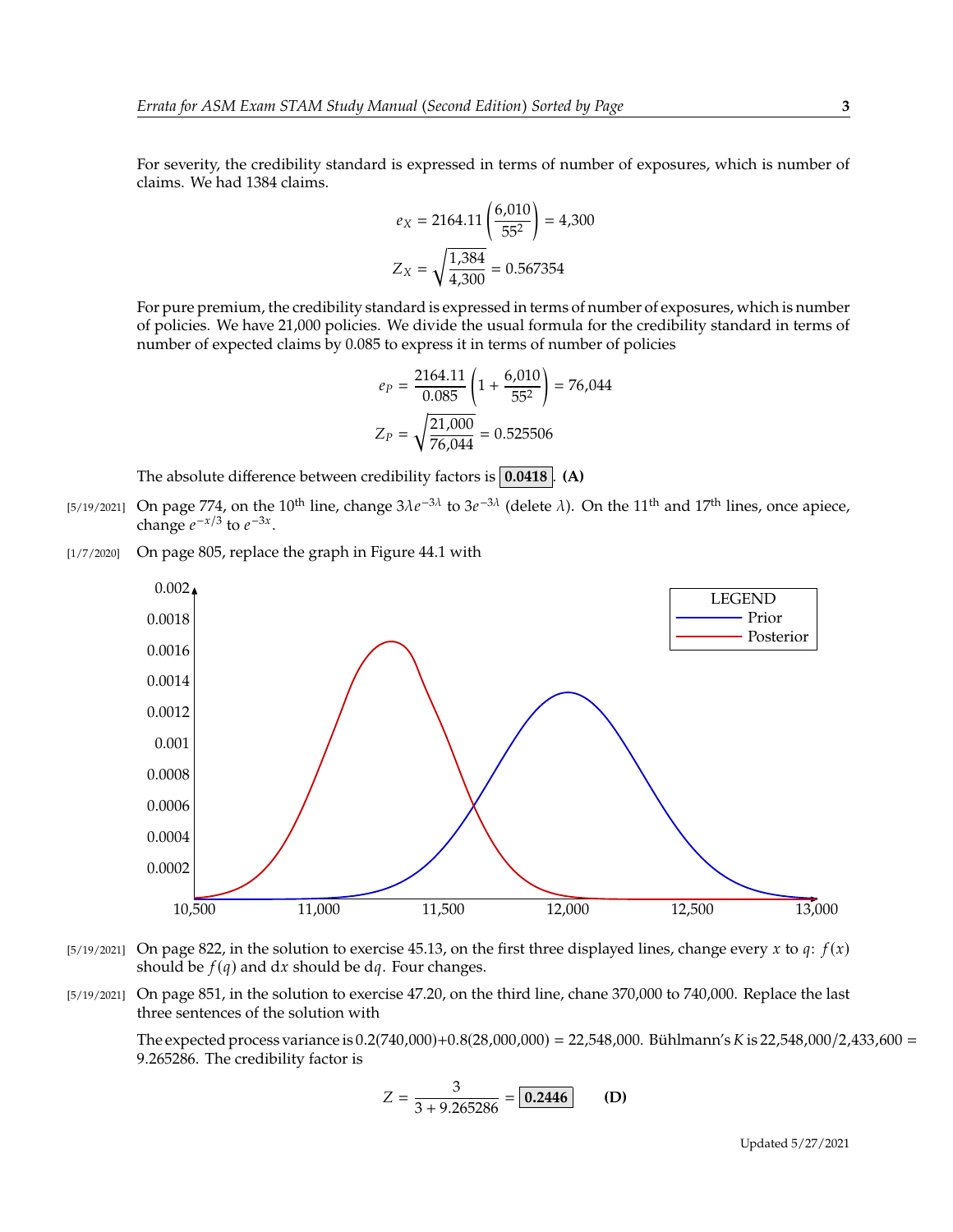- [5/19/2021] On page 856, one line above the heading "The exposure unit", insert "are" between "you" and "calculating".
- $[8/3/2020]$  On page 941, in the solution to exercise 50.16, on the fifth line, the line for Z, change the numerator from 90 to  $200 + 250 + 225$ .
- [5/27/2021] On page 970, on the third line from the bottom of the page, put a bar over  $X_i$ .
- [3/15/2021] On page 974, two lines from the bottom, a sum sign is missing from the numerator. The line should be

$$
=\frac{\sum_{j=1}^n m_j^2(\beta+\alpha/m_j)}{m^2}
$$

- [3/15/2021] On page 975, two lines from the bottom of the sidebar, change  $v(n-1)$  to  $v(r-1)$ .
- [5/27/2021] On page 983, in exercise 53.19, on the fourth line, add "them" between "5 of" and "each".
- [12/23/2019] On page 997, on the fourth line, change the denominator of the fraction from 150+272+511 to 549.7149.
- [5/27/2021] On page 1049, in question 17, delete the first sentence "You are given the following experience:".
- [4/2/2020] On page 1125, in question 31, delete statement (i).
- [4/21/2020] On page 1137, in question 2, on the last line of the table under "Deductible 1000", change the periods to commas: 1.727 should be 1,727 and 3.558.799 should be 3,558,799.
- [4/24/2020] On page 1138, in question 5, after the table, add The base rate for Territory 1 is 300.
- $\frac{1}{2}$  (4/22/2021) On page 1143, in question 24, on the last line, change  $\frac{12}{31}$  (CY7 to  $\frac{12}{31}$  (CY5.
- [5/27/2021] On page 1180, on the fourth line of the page, the answer key should be **(A)**.
- [6/21/2020] On page 1195, regarding the solution to question 11, the tables now do include the formulas you need to solve this question. The revised solution is

The formula is  $1082.41(1 + CV_s^2) = 1082.41 \left( \frac{E[(X \land 10,000)^2]}{E(X \land 10,000)^2} \right)$  $E(X \wedge 10,000)^2$ . Using the formulas in the tables,

$$
\mathbf{E}[X \wedge 10,000] = 1,000(1 + \ln(10,000/1,000)) = 3302.585
$$
  
\n
$$
\mathbf{E}[(X \wedge 10,000)^2] = \frac{1,000^2}{1-2} - \frac{2(1,000)}{(1-2)(10,000)^{1-2}}
$$
  
\n= -1,000,000 + 2(1,000)(10,000) = 19,000,000  
\n1082.41 $\left(\frac{\mathbf{E}[X^2]}{\mathbf{E}[X]^2}\right) = 1082.41\left(\frac{19,000,000}{3302.585^2}\right) = \boxed{\textbf{1885.547}}$  (B)

- [4/13/2021] On page 1251, in the solution to question 8: The tables for the single parameter Pareto now include the formula  $\mathbf{E}[X \wedge k] = \theta\left(1 + \ln\left(\frac{k}{\theta}\right)\right)$ , so the derivation of that formula on line 4-7 is unnecessary.
- [3/31/2020] On page 1256, in the solution to question 23, on the fourth line, delete the 2 in  $2(1 \alpha)$ . The factor 2 was already multiplied by 0.1 and 0.2 in the expression, which has 0.2 and 0.4. Two lines after this line, delete the parenthesized statement "(in the following expression, 2 was canceled)".
- [4/3/2020] On page 1261, in the solution to question 3, on the second line, change "greater" to "less".
- [4/24/2020] On page 1273, replace the solution to question 5 with